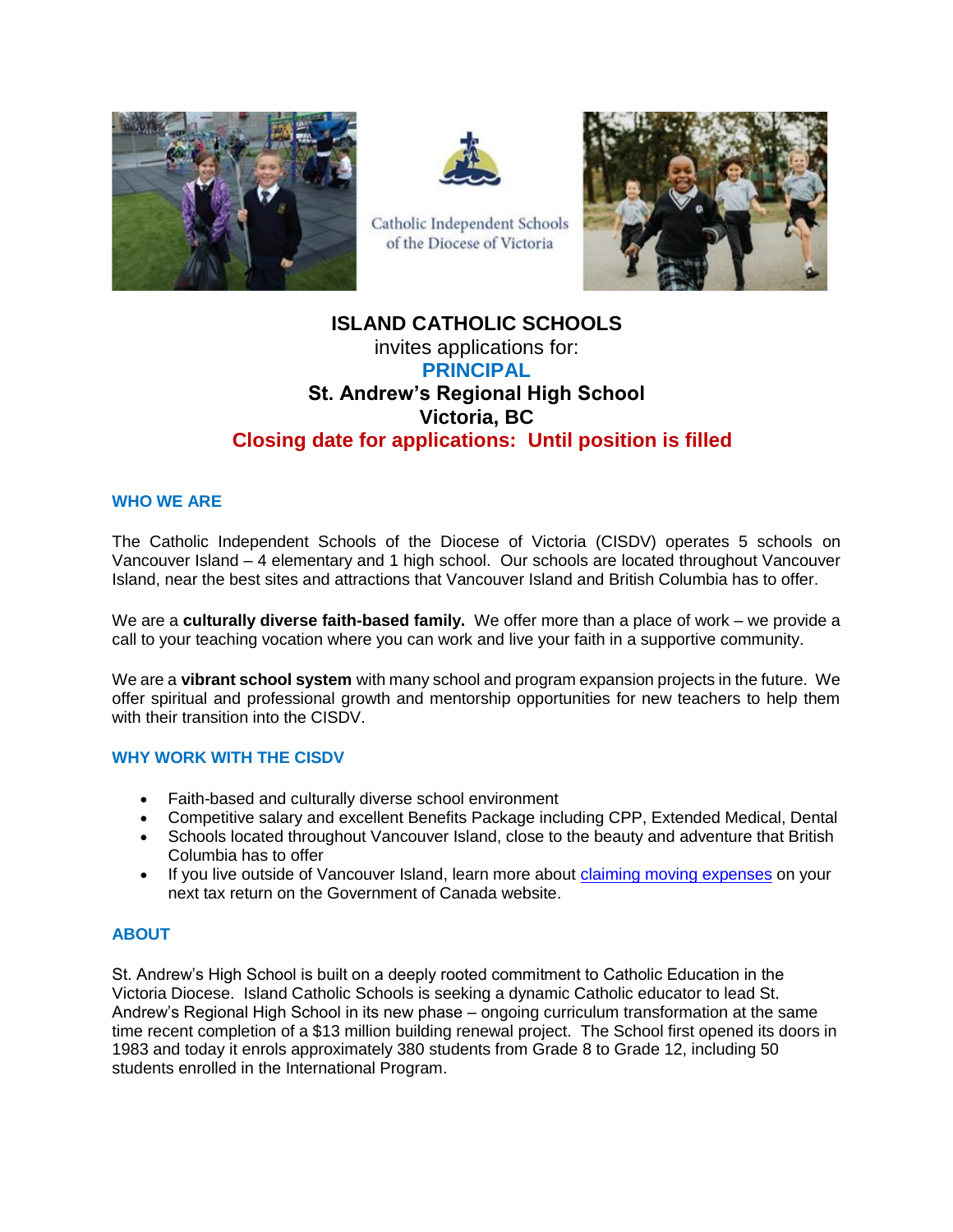Mission Statement: *St. Andrew's Regional High School strives to develop Catholic-Christian values in students by openly stating and celebrating our belief in the values Jesus taught. Our commitment to excellence in education of the whole person guides our decision-making. Our goal is to provide each student with opportunities to gain the knowledge, skills and values necessary to respond to personal challenges with faith, hope, and love.*

All administrators are considered system administrators in Island Catholic Schools.

## **THE IDEAL CANDIDATE SHOULD DEMONSTRATE**

- Outstanding leadership qualities with an ability to develop and articulate a Catholic educational vision.
- An ability to collaborate and work effectively with staff, parents, students and other key stakeholders such as School Chaplain, Local School Council and the Parent Support Group.
- A thorough knowledge and understanding of the BC Education Plan, 21<sup>st</sup> Century Learning, best educational practices, and student growth and development (including an ability to support staff in curriculum transformation).
- Instructional leadership skills necessary to promote increased student achievement through a commitment to continuous improvement, educational innovation, and student-centered learning environments.
- A commitment to fostering and encouraging the integration of the Catholic Worldview throughout the curriculum.
- Thorough knowledge of the daily operations required of a BC independent school.
- Excellent interpersonal, communication and public relations skills.
- An innate ability to anticipate emerging problems, identify unique aspect of the problem and/or demonstrate how the problem is an opportunity for growth and learning.
- A commitment to professional development with a desire and ability to mentor and empower others to reach their full potential.
- A commitment to alumni programs and communication that promotes the engagement of alumni.
- Successful teaching and administrative experience in a Catholic school.
- Identification with and participation in the life of a Catholic parish.
- A witness and role model of the Catholic faith.

In addition, candidates for the position are required to provide evidence that they have:

- A Master's degree in school administration or applicable area of study.
- Valid BC teaching certificate or be eligible for BC certification through the Teacher Regulation Branch of the Ministry of Education http://teacherregulation.gov.bc.ca

## **APPLICATION PROCESS**

Applications should be forwarded to: Island Catholic Schools Office Attention: Superintendent – Ms. Katja Groves #1-4044 Nelthorpe Street, Victoria, BC V8X 2A1 [info@cisdv.bc.ca](mailto:info@cisdv.bc.ca)

Please note that while all applications will be reviewed, only short-listed candidates will be contacted for an interview.